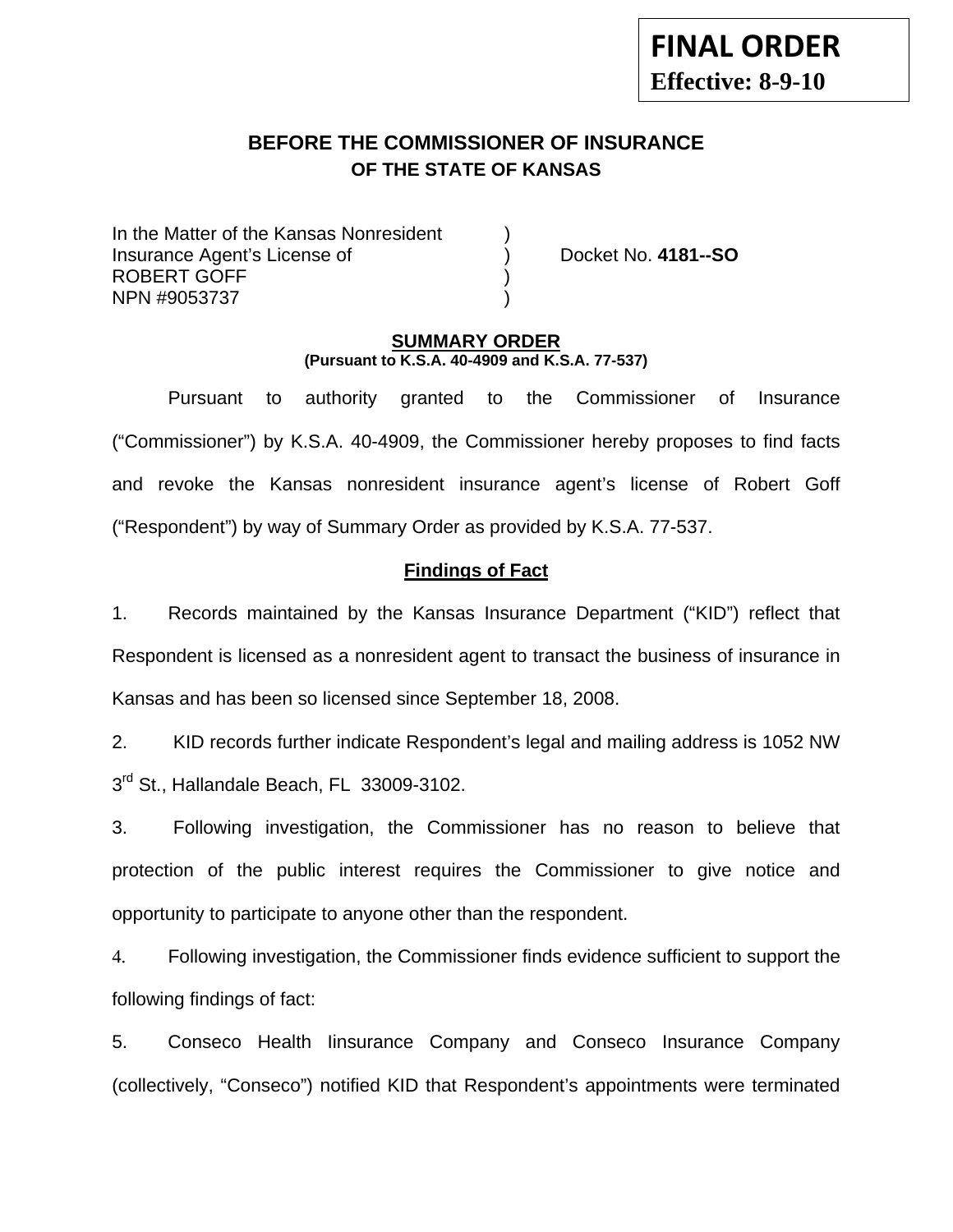in November 2009 as a result of Respondent's failure to repay unearned advance commissions in excess of \$15,000 despite multiple demands.

6. By letter dated April 19, 2010, the acting director of KID's Producers Division directed Respondent to reply by May 3, 2010, with his explanation of the facts.

7. Respondent did not reply by May 3 and has not replied to date.

8. By letter of June 18, 2010, counsel for KID wrote to Respondent at his address of

record and invited Respondent to reply within 15 business days if he disputed the above.

9. To date, Respondent has not replied, leaving the conduct reported by Conseco undisputed.

#### **Applicable Law**

10. K.S.A. 40-4909(a) provides, in relevant part:

"The commissioner may deny, suspend, revoke or refuse renewal of any license issued under this act if the commissioner finds that the applicant or license holder has. . .(2) Violated: (A) Any provision of chapter 40 of the Kansas Statutes Annotated, and amendments thereto, or any rule and regulation promulgated thereunder; . . . (8) Used any fraudulent, coercive, or dishonest practice, or demonstrated any incompetence, untrustworthiness, or financial irresponsibility in the conduct of business in this state or elsewhere. . . ." K.S.A. 40-4909(a).

11. The Commissioner may impose a civil penalty of up to \$1000 for each failure to

respond to a proper inquiry of the Commissioner. K.S.A. 40-2,125(b)

12. In addition, the Commissioner may revoke any license issued under the Insurance Agents Licensing Act if the Commissioner finds that the interests of the insurer or the insurable interests of the public are not properly served under such license. K.S.A. 40-4909(b).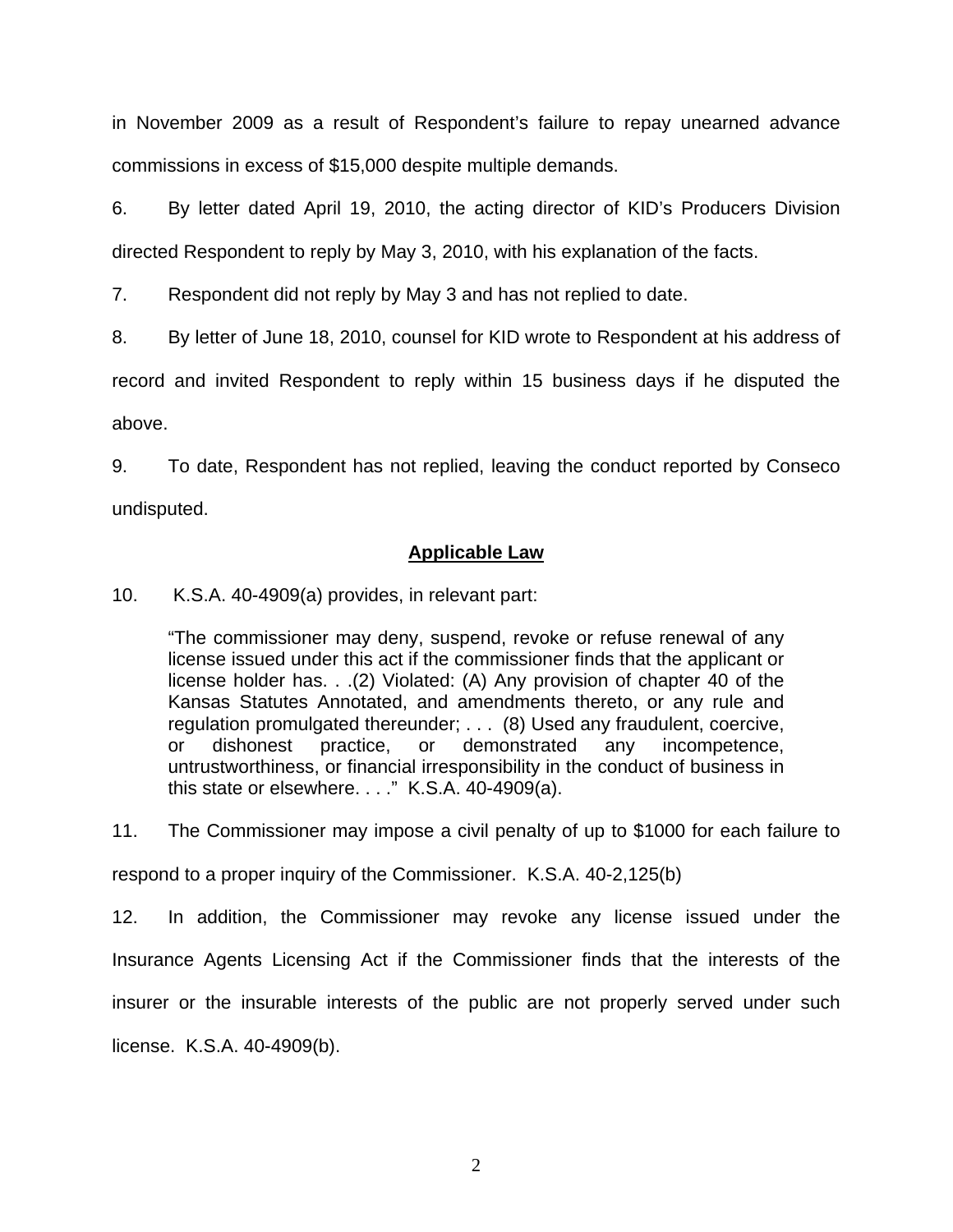#### **Conclusions of Law**

13. The Commissioner has jurisdiction over Respondent as well as the subject matter of this proceeding, and such proceeding is held in the public interest.

14. The Commissioner finds, based on the facts contained in paragraph 5, that Respondent's license may be revoked pursuant to

15. K.S.A. 40-4909(a)(8) because Respondent has untrustworthiness and financial irresponsibility in the conduct of business.

16. The Commissioner finds, based on the facts contained in paragraphs 6 and 7, that Respondent's license may be revoked, pursuant to K.S.A. 40-4909(a)(2)(A), because Respondent has violated a provision of the chapter 40 of the Kansas Statutes Annotated by failing to respond to a proper inquiry from the Commissioner.

17. Based on the foregoing findings, the Commissioner concludes that sufficient grounds exist for the revocation of Respondent's insurance agent's license pursuant to K.S.A. 40-4909(a).

18. The Commissioner further concludes Respondent's license may be revoked pursuant to K.S.A. 40-4909(b) because such license is not properly serving the interests of the insurer and the insurable interests of the public.

19. Based on the facts and circumstances set forth herein, it appears that the use of summary proceedings in this matter is appropriate, in accordance with the provisions set forth in K.S.A. 77-537(a), in that the use of summary proceedings does not violate any provision of the law, the protection of the public interest does not require the KID to give notice and opportunity to participate to persons other than Respondents, and after

3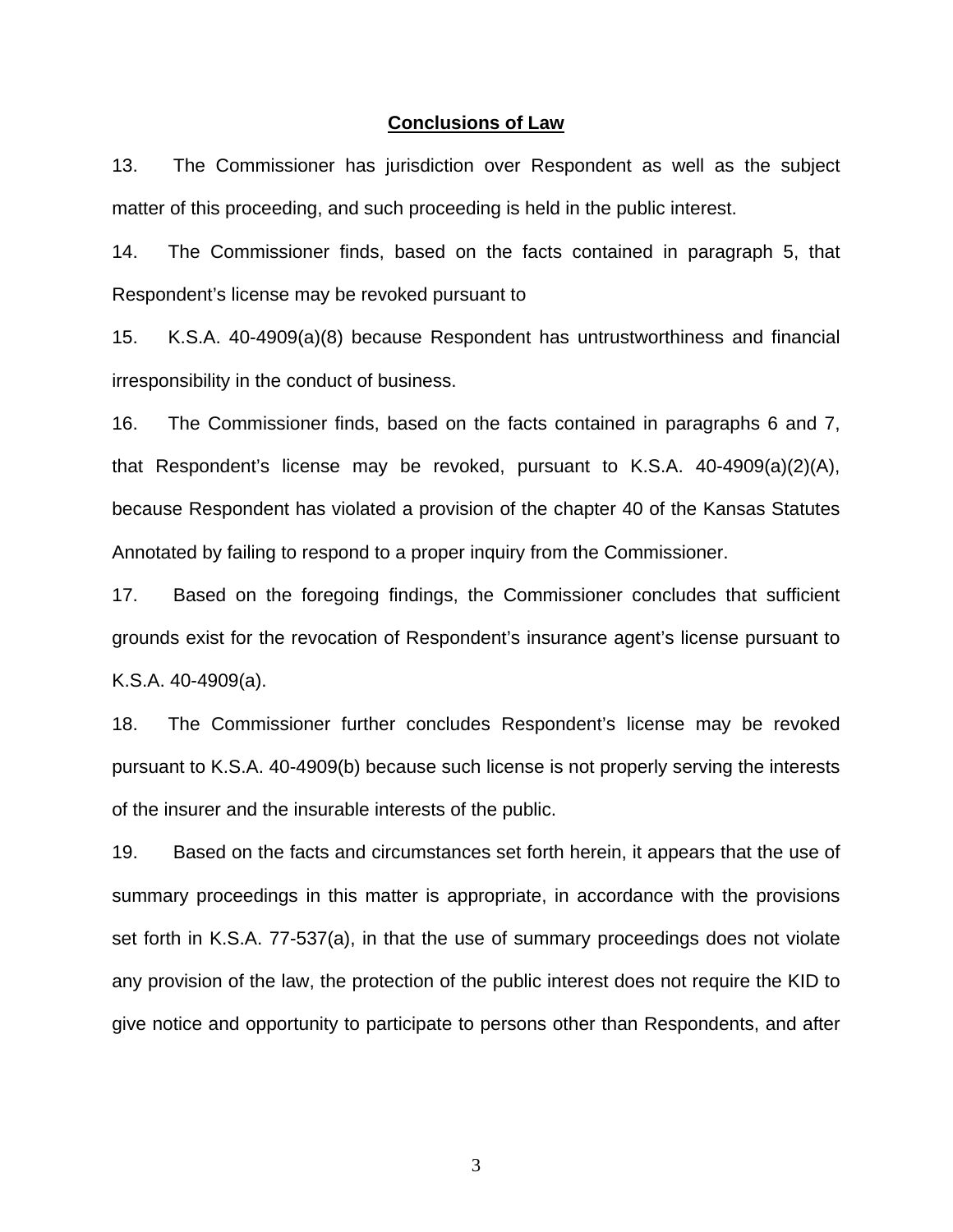investigation, KID believes in good faith that the allegations will be supported to the applicable standard of proof.

 **IT IS THEREFORE ORDERED BY THE COMMISSIONER OF INSURANCE THAT** the Kansas resident insurance agent's license of **ROBERT GOFF** is hereby **REVOKED. It is further ordered,** that **ROBERT GOFF** shall **CEASE and DESIST** from the sale, solicitation, or negotiation of insurance and/or receiving compensation deriving from the sale, solicitation, or negotiation of insurance conducted on and after the effective date of this order.

## **IT IS SO ORDERED THIS \_\_22nd\_\_ DAY OF JULY 2010, IN THE CITY OF TOPEKA, COUNTY OF SHAWNEE, STATE OF KANSAS.**



 \_/s/ Sandy Praeger\_\_\_\_\_\_\_\_\_\_\_\_\_\_\_\_ Sandy Praeger Commissioner of Insurance

 $\angle$ s/ John W. Campbell John W. Campbell General Counsel

# **NOTICE OF RIGHTS TO HEARING AND REVIEW**

## **Within fifteen (15) days of the date of service of this Summary Order,**

**Respondent** may submit a written request for a hearing pursuant to K.S.A. 77-537 and

K.S.A. 77-542. Any request for a hearing should be addressed to the following:

 John W. Campbell, General Counsel Kansas Insurance Department 420 S.W.  $9<sup>th</sup>$  Street Topeka, Kansas 66612